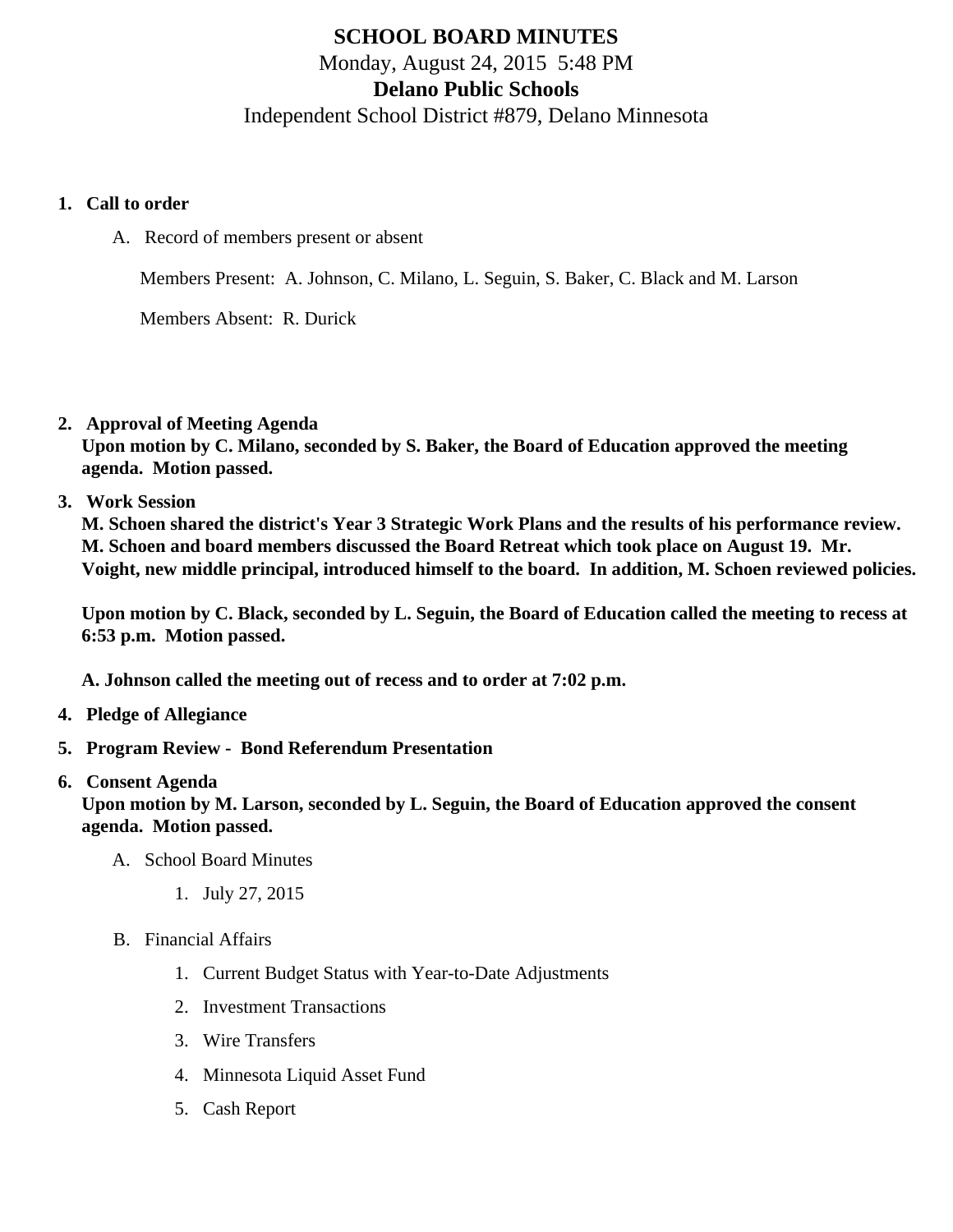- 6. [Revenue Report by Fu](/docs/district/Business_Office/SCHOOL_BOARD_REPORTS_-_REVENUE_BY_FUND_TOTAL__(Date__6_2016).pdf)nd
- 7. [Expense Report by Fu](/docs/district/Business_Office/SCHOOL_BOARD_REPORTS_-_EXP_BY_FUND_TOTAL__(Date__6_2016).pdf)nd
- 8. [Expense Report by Progra](/docs/district/Business_Office/SCHOOL_BOARD_REPORTS_-_EXPENDITURES_BY_PROGRAM__(Date__6_2016).pdf)m
- 9. [Expense Report by Obje](/docs/district/Business_Office/SCHOOL_BOARD_REPORTS_-_EXPENDITURES_BY_OBJECT__(Date__6_2016).pdf)ct
- 10. [List of Bills Presented for Payme](/docs/district/Business_Office/DETAIL_OF_MONTHLY_BILLS_PRESENTED_FOR_PAYMENT_(Dates__06_01_15_-_08_19_15).pdf)nt
- 7. [Resolution for Acceptance of Gifts](/docs/district/Business_Office/Resolution_for_Acceptance_of_Gifts_8.24.15.pdf)

Upon motion by M. Larson, seconded by C. Milano, the Board of Education approved the Resolution for Acceptance of Gifts. Motion passed.

8. [Personnel Matters:](/docs/district/Business_Office/August_24,_2015_Personnel_Items.pdf)

Upon motion by M. Larson, seconded by S. Baker, the Board of Education approved the Personnel Matters. Motion passed.

- 9. Public Comment: School patrons are given the opportunity to address the school board regarding items that are not on the agenda. All patrons will be asked to state their name and address for the record. Mr. David Heider, 5150 Country Circle, Greenfield, MN 55357. His son has DMD, a form of muscular dystrophy. Mr. Heider stated that he feels the IEP process at Delano Public Schools is not adequate. He added that no one challenges the process at DPS and individuals blame the laws that are in place and tell parents they need to challenge the IEP laws. Mr. Heider stated he would like to make a difference by helping make changes to the IEP process. He stated that his son's IEP was delayed 18 months because no one in the district could accurately make a DMD diagnosis. Mr. Heider asked the Delano School Board to follow up with him in the future to see if any progress is being made in IEP designation, process and laws. This follow-up will be facilitated by the superintendent or his designee.
- 10. Administrative Reports
	- A. Superintendent

Superintendent Schoen reported on 20€5 Bond Referendum.

- B. Principals:
	- 1. Mr. Voight Mr. Voight was absent.
	- 2. Dr. Heil

Dr. Heil reported that high school staff attended Professional Learning Communities (PLC) training in June. He added that J. Olson will begin to teach computer science courses, including app design, in 2015-16 classes. J. Finn will teach Engineering Design and Development which will include teaching students to develop standards and from those standards patent an idea. Dr. Heil reported that the legislature has changed some state testing requirements. He added that the PLAN test has been removed and the ACT test must be offered to students, but it is not mandatory. DHS will facilitate the MCIS instead of the PLAN. Dr. Heil shared that fall sports have begun, the MS Play will perform at the beginning of September and Band Camp was well attended this summer. He added that the high school has finished hiring staff for the 2015-16 school year.

3. Mr. Schuler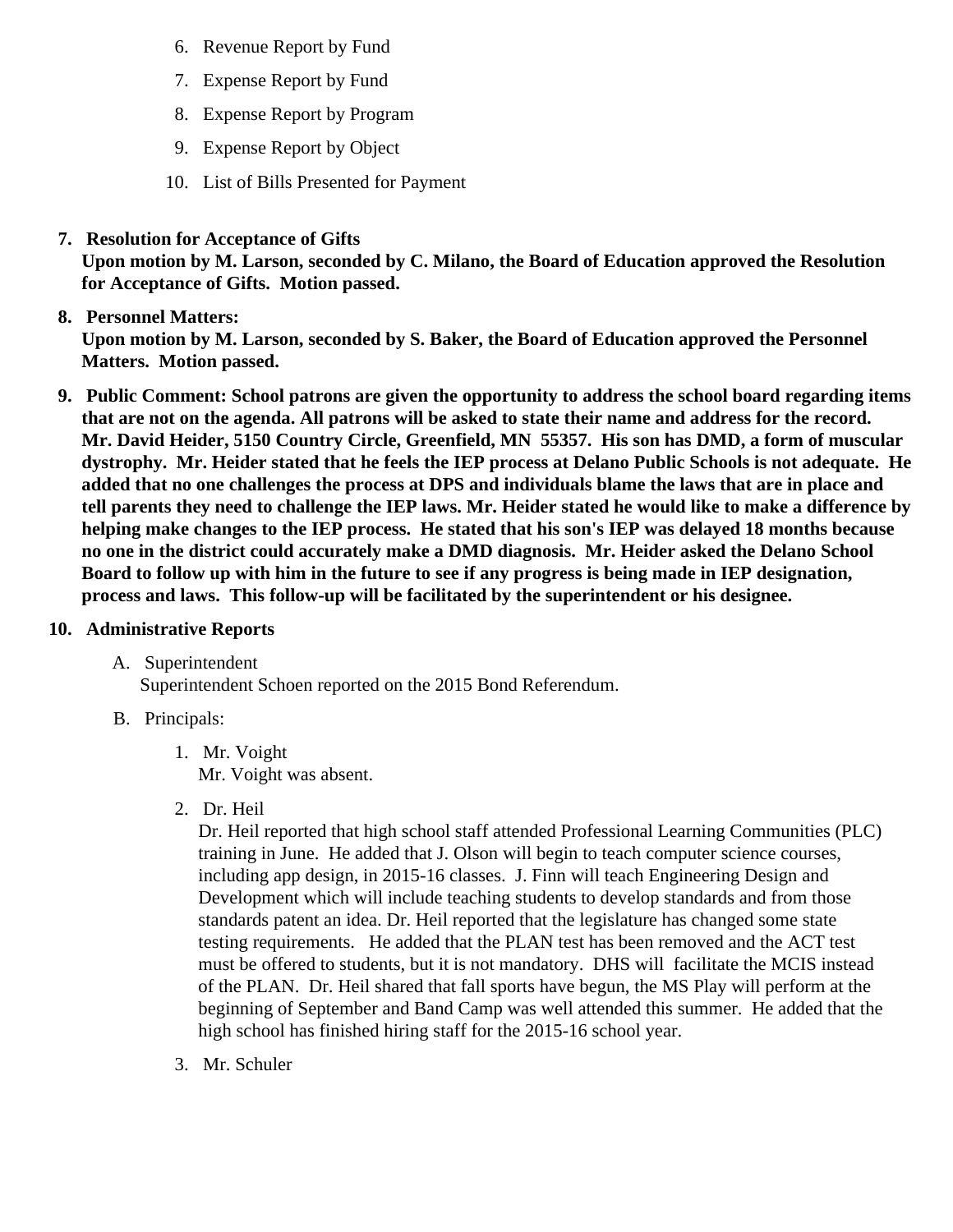Mr. Schuler reported that DES received the ADSIS grant which allows the hiring of three additional paraprofessionals for the 2015-16 school year. These paraprofessionals will be utilized in Reading, Math and as a behavior interventionalist. He added that last year DES had 860 students and beginning this year are up to 880 students. Mr. Schuler added that the art room has been repurposed into a 4th grade classroom, and there continues to be space concerns at DES. He shared that DES has hired 17 new staff members so far. Mr. Schuler reported that Kindergarten Orientation will be held on Thursday, August 27 and DES will welcome new teachers during this week as well.

C. Business Manager

Ms. Reeder reported that the annual audit will take place the week of October 5. In addition, the preliminary levy amount has been approved and will be finalized in December 2015.

D. Community Education Director

Ms. Johnson reported that the 2015 Fall Community Education brochure will be mailed to district residents soon. She added that elementary school enrichment classes will be held at DMS this year due to space limitations at DES and adult CE offerings will be blended with senior programs with no age restrictions. Ms. Johnson stated that Opening Doors and Delano Community Education will partner together this year to offer local programming to individuals with disabilities. She shared that the final Concert in the Park was this week. Ms. Johnson reported the dates and times of the DMS play, HS Musical Junior; Tiger Kids Club fall programming is full and they are looking for additional staff; Destination ImagiNation is holding an open house on September 22 at 6:30 p.m. in the MS Media Center; Summer in the Park program was successful this year; CE added a 2nd session to the Fishing Clinic; WEE Tiger Preschool has 82 students registered for the 2015-16 school year; Early Childhood Screening has several scheduled dates and times throughout the school year and the ECFE Open House, to be held on September 24, allows parents and their children to explore classrooms and meet the teachers.

## **11. Board Reports**

A. MAWSECO

A. Johnson reported that the Board met on July 28. She explained that MAWSECO is the Cooperative that oversees the district's special education needs. A. Johnson spoke about specialized positions, i.e. psychologists, that go unfilled at MAWSECO mostly due to wage differences between public and private sector positions. M. Schoen expressed the idea of entering into an MOA with these types of positions. A. Johnson stated that MAWSECO's building project is behind schedule due to an asbestos abatement project, but they are hoping project to be completed around end of November.

- B. Wright Technical Center R. Durick was absent.
- C. Delano Area Sports Arena (DASA)

M. Larson reported DASA Board met on August 23. They discussed ice preparation and budget. M. Larson stated they will break even with capital fund rebuild after repaving parking lot and replacing cooling towers. He added that they are working on a contract with the school district which includes ice times and usage.

## **12. Old Business**

A. **Second read of policies due to substantive and/or legal reference changes:** Policy 410-Family and Medical Leave Policy, Policy 413-Harassment and Violence, Policy 425-Professional Development, Policy 506-Student Discipline, Policy 509-Enrollment of Nonresident Students, Policy 526-Hazing Prohibition, Policy 805-Waste Reduction and Recycling.